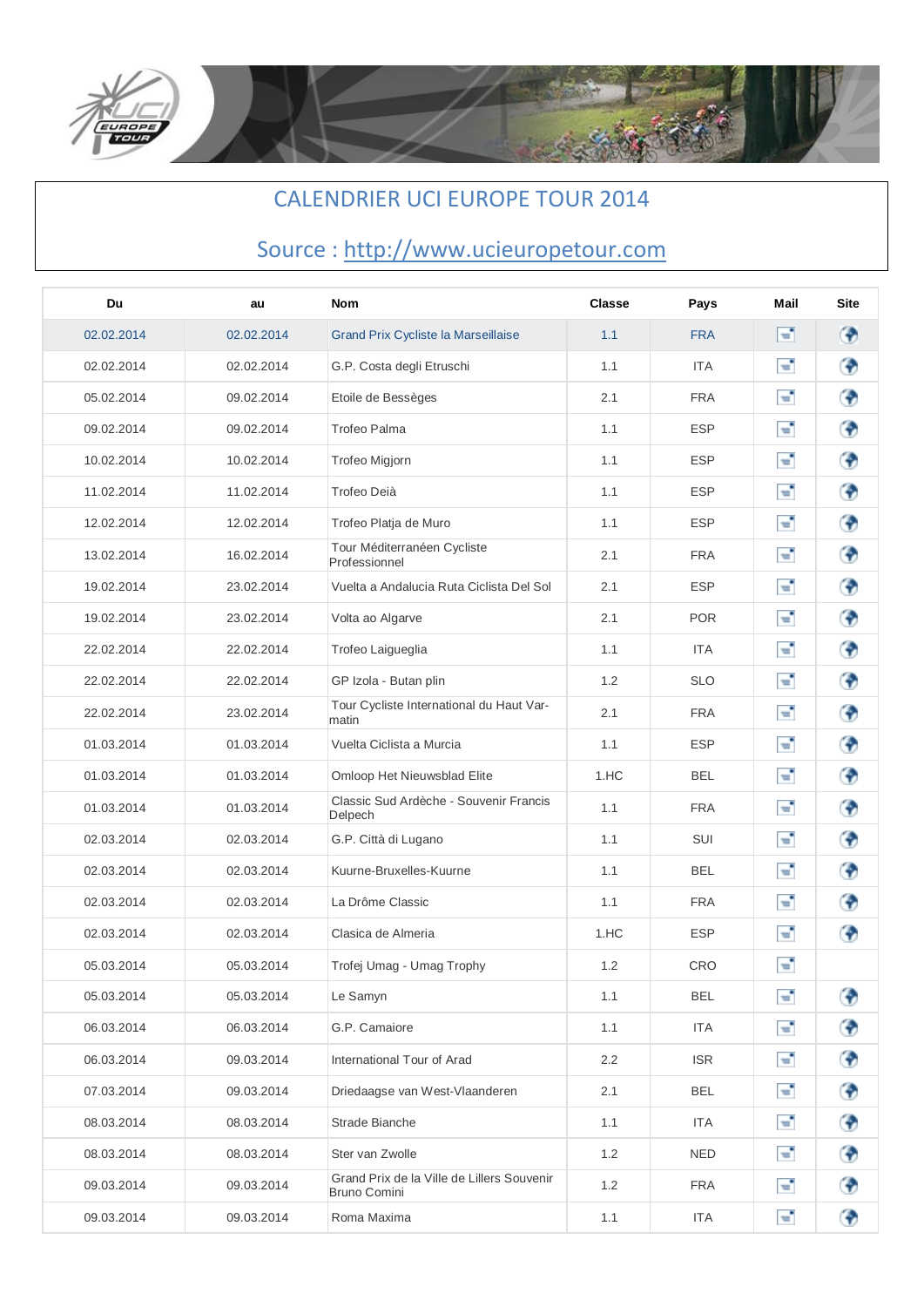| Du         | au         | <b>Nom</b>                                                        | Classe | Pays       | Mail | <b>Site</b> |
|------------|------------|-------------------------------------------------------------------|--------|------------|------|-------------|
| 09.03.2014 | 09.03.2014 | Porec Trophy - Trofej Porec                                       | 1.2    | CRO        | Т,   |             |
| 09.03.2014 | 09.03.2014 | Rabobank Dorpenomloop Rucphen                                     | 1.2    | <b>NED</b> | F.   | ⊕           |
| 13.03.2014 | 16.03.2014 | Istarsko proljece - Istrian Spring Trophy                         | 2.2    | CRO        | т,   | €           |
| 15.03.2014 | 15.03.2014 | Albert Achterhes Pet Ronde van Drenthe                            | 1.1    | <b>NED</b> | e,   | ⊕           |
| 16.03.2014 | 16.03.2014 | De Weiert Dwars door Drenthe                                      | 1.1    | NED        | Т,   | ⊕           |
| 16.03.2014 | 16.03.2014 | Omloop van het Waasland                                           | 1.2    | <b>BEL</b> | F.   | ⊕           |
| 16.03.2014 | 16.03.2014 | Kattekoers                                                        | 1.2    | <b>BEL</b> | ਦ    | ⊕           |
| 16.03.2014 | 16.03.2014 | Paris-Troyes                                                      | 1.2    | <b>FRA</b> | F.   | ⊕           |
| 19.03.2014 | 19.03.2014 | Nokere Koerse - Danilith Classic                                  | 1.1    | <b>BEL</b> | е,   | €           |
| 20.03.2014 | 20.03.2014 | GP Nobili Rubinetterie-Coppa Papà Carlo-<br>Coppa Città di Stresa | 1.1    | <b>ITA</b> | F.   | ⊕           |
| 21.03.2014 | 21.03.2014 | Handzame Classic                                                  | 1.1    | <b>BEL</b> | Т,   | ⊕           |
| 22.03.2014 | 22.03.2014 | <b>Classic Loire Atlantique</b>                                   | 1.1    | <b>FRA</b> | чf,  | ⊕           |
| 23.03.2014 | 23.03.2014 | Gran Premio San Giuseppe                                          | 1.2    | <b>ITA</b> | F.   | ⊕           |
| 23.03.2014 | 23.03.2014 | Cholet - Pays De Loire                                            | 1.1    | <b>FRA</b> | F.   | ⊕           |
| 24.03.2014 | 30.03.2014 | Tour de Normandie                                                 | 2.2    | <b>FRA</b> | ਵੰ   | ⊕           |
| 26.03.2014 | 26.03.2014 | Dwars door Vlaanderen / A travers la<br>Flandre                   | 1.HC   | <b>BEL</b> | п.   | ⊕           |
| 26.03.2014 | 30.03.2014 | Settimana Internazionale Coppi e Bartali                          | 2.1    | <b>ITA</b> | F.   | ⊕           |
| 26.03.2014 | 30.03.2014 | Volta ao Alentejo/Crédito Agricola Costa<br>Azul                  | 2.2    | POR        | F.   | ⊕           |
| 29.03.2014 | 30.03.2014 | Critérium International                                           | 2.HC   | <b>FRA</b> | Ŧ.   | ⊕           |
| 01.04.2014 | 03.04.2014 | VDK-Driedaagse De Panne-Koksijde                                  | 2.HC   | <b>BEL</b> | Т,   | ⊕           |
| 01.04.2014 | 06.04.2014 | Grand Prix of Sochi                                               | 2.2    | <b>RUS</b> |      | ⊕           |
| 01.04.2014 | 06.04.2014 | International Tour of Hellas                                      | 2.2    | GRE        | E,   | ⊕           |
| 04.04.2014 | 04.04.2014 | Route Adélie de Vitré                                             | 1.1    | <b>FRA</b> | E,   | ♦           |
| 04.04.2014 | 06.04.2014 | Le Triptyque des Monts et Châteaux                                | 2.2    | <b>BEL</b> | Г.   | ♦           |
| 05.04.2014 | 05.04.2014 | Gran Premio Miguel Indurain                                       | 1.1    | <b>ESP</b> | F.   | ♦           |
| 05.04.2014 | 05.04.2014 | Volta Limburg Classic                                             | 1.1    | <b>NED</b> | F.   | ⊕           |
| 06.04.2014 | 06.04.2014 | "Trofeo PIVA" Banca Popolare di Vicenza                           | 1.2U   | <b>ITA</b> | Г.   |             |
| 06.04.2014 | 06.04.2014 | Vuelta Ciclista a La Rioja                                        | 1.1    | <b>ESP</b> | E,   | ♦           |
| 06.04.2014 | 06.04.2014 | Val d'Ille Classic - Souvenir Julien<br>Ditlecadet                | 1.1    | <b>FRA</b> | F.   | ♦           |
| 06.04.2014 | 06.04.2014 | <b>GP</b> Sencur                                                  | 1.2    | <b>SLO</b> | Г.   | ♦           |
| 08.04.2014 | 11.04.2014 | Circuit Cycliste Sarthe - Pays de la Loire                        | 2.1    | <b>FRA</b> | Г.   | ♦           |
| 09.04.2014 | 09.04.2014 | Scheldeprijs                                                      | 1.HC   | <b>BEL</b> | F.   | ♦           |
| 11.04.2014 | 13.04.2014 | Circuit des Ardennes International                                | 2.2    | <b>FRA</b> | F.   | ♦           |
| 12.04.2014 | 12.04.2014 | Ronde van Vlaanderen Beloften                                     | 1.Ncup | <b>BEL</b> | Г.   | ♦           |
| 12.04.2014 | 12.04.2014 | Trofeo Edil C                                                     | 1.2    | <b>ITA</b> | Г.   | ♦           |
| 12.04.2014 | 12.04.2014 | Grand Prix Cerami                                                 | 1.1    | <b>BEL</b> | F,   | ♦           |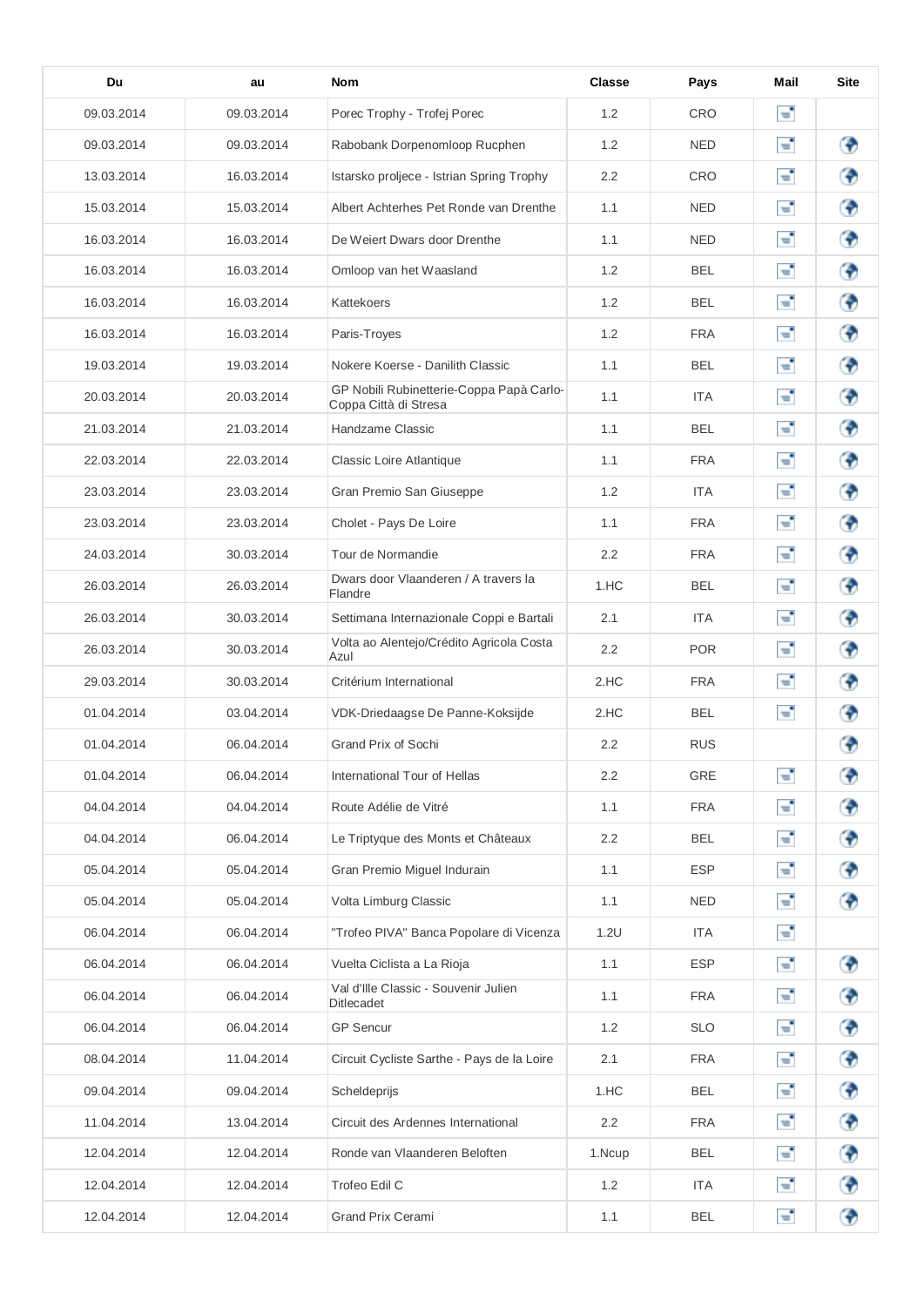| Du         | au         | <b>Nom</b>                                                                            | <b>Classe</b> | Pays       | Mail | <b>Site</b> |
|------------|------------|---------------------------------------------------------------------------------------|---------------|------------|------|-------------|
| 13.04.2014 | 13.04.2014 | Klasika Primavera de Amorebieta                                                       | 1.1           | <b>ESP</b> | E,   | ⊕           |
| 13.04.2014 | 13.04.2014 | <b>Grand Prix of Donetsk</b>                                                          | 1.2           | <b>UKR</b> | Т,   | ⊕           |
| 15.04.2014 | 15.04.2014 | Paris-Camembert                                                                       | 1.1           | <b>FRA</b> | F.   | ⊕           |
| 16.04.2014 | 16.04.2014 | De Brabantse Pijl - La Flèche<br>Brabançonne                                          | 1.HC          | <b>BEL</b> | Т,   | ◈           |
| 16.04.2014 | 16.04.2014 | La Côte Picarde                                                                       | 1.Ncup        | <b>FRA</b> | Г.   |             |
| 16.04.2014 | 20.04.2014 | Tour du Loir et Cher E Provost                                                        | 2.2           | <b>FRA</b> | F.   | ◈           |
| 16.04.2014 | 20.04.2014 | Grand Prix of Adygeya                                                                 | 2.2           | <b>RUS</b> |      | ⊕           |
| 17.04.2014 | 17.04.2014 | GP de Denain Porte du Hainaut                                                         | 1.1           | <b>FRA</b> | Г.   | ◈           |
| 18.04.2014 | 20.04.2014 | Vuelta a Castilla y Leon                                                              | 2.1           | <b>ESP</b> | Г.   | ♦           |
| 19.04.2014 | 19.04.2014 | Tour du Finistère                                                                     | 1.1           | <b>FRA</b> | Т,   | ♦           |
| 19.04.2014 | 19.04.2014 | Arno Wallaard Memorial                                                                | 1.2           | <b>NED</b> | F.   | ⊕           |
| 19.04.2014 | 19.04.2014 | <b>ZLM</b> tour                                                                       | 1.Ncup        | <b>NED</b> | E,   | ⊕           |
| 19.04.2014 | 19.04.2014 | Banja Luka Belgrade I                                                                 | 1.2           | BIH        | Г.   |             |
| 19.04.2014 | 19.04.2014 | Liège - Bastogne - Liège                                                              | 1.2U          | BEL        | F.   | ◈           |
| 20.04.2014 | 20.04.2014 | Banja Luka-Belgrade II                                                                | 1.2           | <b>SRB</b> | E,   | ◈           |
| 20.04.2014 | 20.04.2014 | Tro-Bro Léon                                                                          | 1.1           | <b>FRA</b> | F.   | ⊕           |
| 21.04.2014 | 21.04.2014 | Giro del Belvedere                                                                    | 1.2U          | <b>ITA</b> | Г.   | ⊕           |
| 21.04.2014 | 21.04.2014 | Rund um Köln                                                                          | 1.1           | <b>GER</b> | Г.   | ⊕           |
| 21.04.2014 | 21.04.2014 | Int. Ronde van Noord-Holland                                                          | 1.2           | <b>NED</b> | Т,   | ⊕           |
| 22.04.2014 | 22.04.2014 | G.P. Palio del Recioto                                                                | 1.2U          | ITA        | Т,   | ⊕           |
| 22.04.2014 | 25.04.2014 | Giro del Trentino                                                                     | 2.HC          | <b>ITA</b> | F.   | ⊕           |
| 25.04.2014 | 25.04.2014 | Gran Premio della Liberazione                                                         | 1.2U          | <b>ITA</b> | E,   | ⊕           |
| 25.04.2014 | 01.05.2014 | Le Tour de Bretagne Cycliste trophée<br>harmonie Mutuelle                             | 2.2           | <b>FRA</b> | ď    | ◈           |
| 26.04.2014 | 26.04.2014 | Zuid Oost Drenthe Classic I                                                           | 1.2           | <b>NED</b> | F.   | ⊕           |
| 27.04.2014 | 27.04.2014 | Zuid Oost Drenthe Classic II                                                          | 1.2           | NED        | Т,   | ⊕           |
| 27.04.2014 | 27.04.2014 | La Roue Tourangelle Région Centre -<br>Classic Loire Touraine Vignobles &<br>Chateaux | 1.1           | <b>FRA</b> | Т,   | ⊕           |
| 27.04.2014 | 27.04.2014 | Rutland - Melton International CiCLE<br>Classic                                       | 1.2           | <b>GBR</b> | Г.   | ⊕           |
| 27.04.2014 | 27.04.2014 | Paris - Mantes-en-Yvelines                                                            | 1.2           | FRA        | Т,   | ⊕           |
| 27.04.2014 | 27.04.2014 | Gran Premio Industrie del Marmo                                                       | 1.2           | <b>ITA</b> | Т,   |             |
| 27.04.2014 | 04.05.2014 | Presidential Cycling Tour of Turkey                                                   | 2.HC          | <b>TUR</b> | Т,   | ⊕           |
| 29.04.2014 | 04.05.2014 | Carpathian Couriers Race U-23                                                         | 2.2U          | POL        | Т,   | ⊕           |
| 01.05.2014 | 01.05.2014 | Rund um den Finanzplatz Eschborn-<br>Frankfurt (U23)                                  | 1.2U          | <b>GER</b> | F.   | ♦           |
| 01.05.2014 | 01.05.2014 | Mayor Cup                                                                             | 1.2           | <b>RUS</b> |      | ⊕           |
| 01.05.2014 | 01.05.2014 | Memorial Andrzeja Trochanowskiego                                                     | 1.2           | <b>POL</b> | Т,   | ⊕           |
| 01.05.2014 | 01.05.2014 | Rund um den Finanzplatz Eschborn-<br>Frankfurt                                        | 1.HC          | GER        | F.   | ♦           |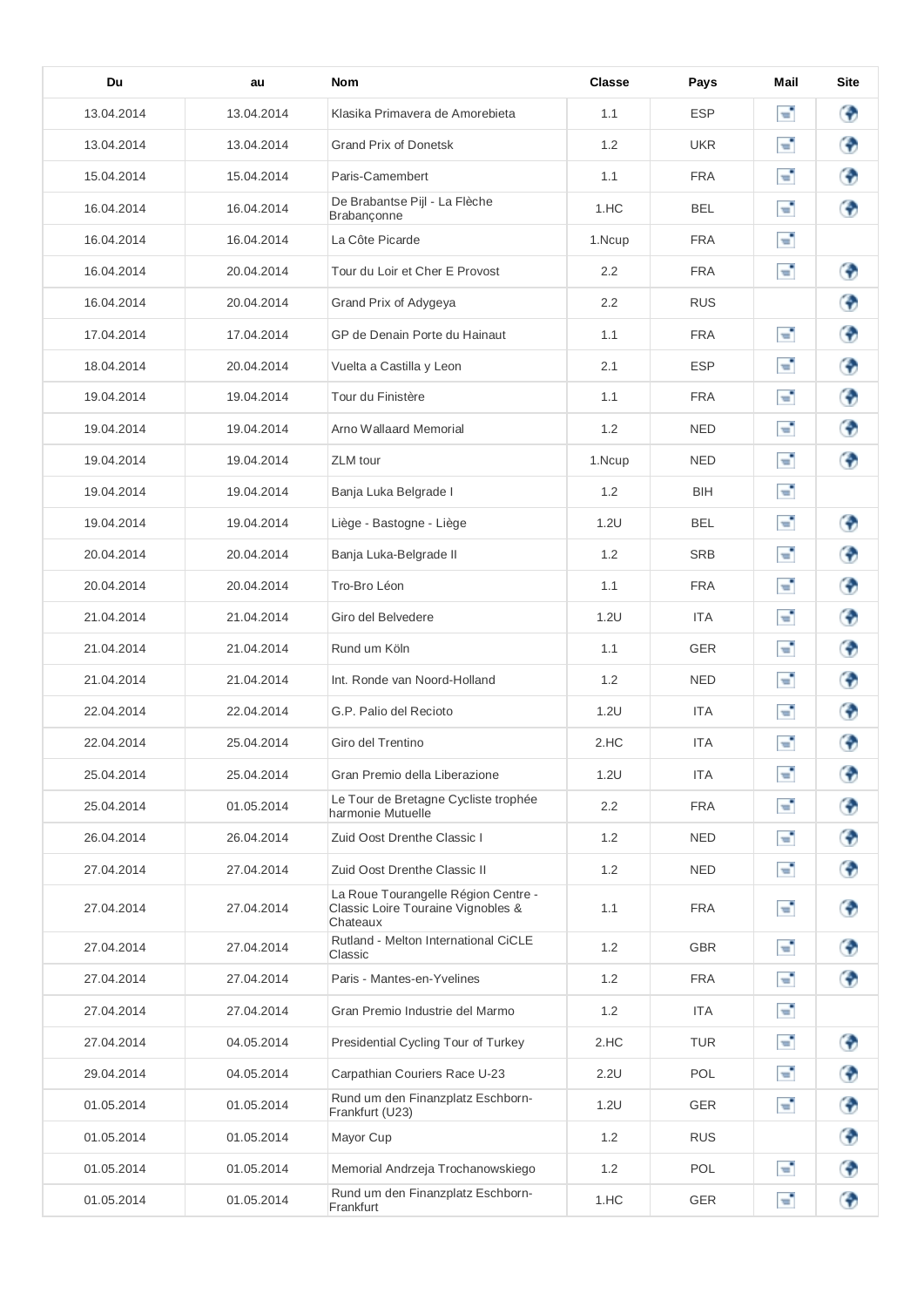| Du         | au         | <b>Nom</b>                                            | <b>Classe</b> | Pays       | Mail | <b>Site</b> |
|------------|------------|-------------------------------------------------------|---------------|------------|------|-------------|
| 01.05.2014 | 03.05.2014 | Vuelta Asturias Julio Alvarez Mendo                   | 2.1           | <b>ESP</b> | E,   | ⊕           |
| 02.05.2014 | 02.05.2014 | Memorial of Oleg Dyachenko                            | 1.2           | <b>RUS</b> |      | ⊕           |
| 02.05.2014 | 02.05.2014 | Skive-Løbet                                           | 1.2           | <b>DEN</b> | т,   | ⊕           |
| 02.05.2014 | 04.05.2014 | The Paths of King Nikola                              | 2.2           | <b>MNE</b> | Т,   |             |
| 03.05.2014 | 03.05.2014 | <b>Himmerland Rundt</b>                               | 1.2           | <b>DEN</b> | Т,   | ⊕           |
| 03.05.2014 | 03.05.2014 | <b>Grand Prix of Moscow</b>                           | 1.2           | <b>RUS</b> | E,   | ⊕           |
| 03.05.2014 | 03.05.2014 | GP Industria & Artigianato                            | 1.1           | <b>ITA</b> | E,   | ⊕           |
| 03.05.2014 | 03.05.2014 | 62ste Ronde van Overijssel                            | 1.2           | <b>NED</b> | Т,   | ◈           |
| 04.05.2014 | 04.05.2014 | Grand Prix de la Somme « Conseil<br>Général 80»       | 1.1           | <b>FRA</b> | E,   | ⊕           |
| 04.05.2014 | 04.05.2014 | Circuito del Porto - Trofeo Arvedi                    | 1.2           | <b>ITA</b> | E,   | ⊕           |
| 04.05.2014 | 04.05.2014 | Giro della Toscana                                    | 1.1           | <b>ITA</b> | E    | ⊕           |
| 04.05.2014 | 04.05.2014 | Destination Thy                                       | 1.2           | <b>DEN</b> | ਵੰ   | ⊕           |
| 05.05.2014 | 09.05.2014 | Five rings of Moscow                                  | 2.2           | <b>RUS</b> |      | ◈           |
| 07.05.2014 | 11.05.2014 | 4 Jours de Dunkerque / Tour du Nord-pas-<br>de-Calais | 2.HC          | <b>FRA</b> | Т,   | ⊕           |
| 07.05.2014 | 11.05.2014 | Tour d'Azerbaïdjan                                    | 2.1           | AZE        | E,   | ◈           |
| 08.05.2014 | 14.05.2014 | Course de la Paix / Závod míru                        | 2.2           | <b>CZE</b> | E,   |             |
| 09.05.2014 | 11.05.2014 | Szlakiem Grodòw Piastowskich                          | 2.1           | <b>POL</b> | E,   | ◈           |
| 10.05.2014 | 10.05.2014 | Hadeland GP                                           | 1.2           | <b>NOR</b> | Т,   | ⊕           |
| 10.05.2014 | 10.05.2014 | Berner Rundfahrt / Tour de Berne                      | 1.2           | SUI        | ÷,   | ⊕           |
| 10.05.2014 | 10.05.2014 | Scandinavian Race in Uppsala                          | 1.2           | <b>SWE</b> | е    | ⊕           |
| 10.05.2014 | 11.05.2014 | Vuelta a la Comunidad de Madrid                       | 2.1           | <b>ESP</b> | ÷,   | ⊕           |
| 11.05.2014 | 11.05.2014 | Ringerike GP                                          | 1.2           | <b>NOR</b> | E    | ◈           |
| 11.05.2014 | 11.05.2014 | Circuit de Wallonie Ville de Fleurus                  | 1.2           | <b>BEL</b> | E,   | ⊕           |
| 12.05.2014 | 17.05.2014 | Royal Smilde Olympia's Tour                           | 2.2           | <b>NED</b> | F.   | ♦           |
| 14.05.2014 | 18.05.2014 | Giro della Regione Friuli Venezia Giulia              | 2.2           | ITA        | F.   | ⊕           |
| 15.05.2014 | 18.05.2014 | Rhône-Alpes Isère Tour                                | 2.2           | <b>FRA</b> | Г.   | ⊕           |
| 16.05.2014 | 18.05.2014 | Tour de Picardie                                      | 2.1           | <b>FRA</b> | E,   | ♦           |
| 17.05.2014 | 17.05.2014 | <b>Grand Prix Criquielion</b>                         | 1.2           | <b>BEL</b> | E,   | ⊕           |
| 18.05.2014 | 18.05.2014 | Garmin Velothon Berlin                                | 1.1           | <b>GER</b> | E,   | ⊕           |
| 18.05.2014 | 25.05.2014 | An Post Ras                                           | 2.2           | <b>IRL</b> | п,   | ♦           |
| 21.05.2014 | 25.05.2014 | Tour of Norway                                        | 2.HC          | <b>NOR</b> | F,   | ⊕           |
| 22.05.2014 | 25.05.2014 | Ronde de l'Isard                                      | 2.2U          | <b>FRA</b> | E,   |             |
| 23.05.2014 | 23.05.2014 | Race Horizon Park 1                                   | 1.2           | <b>UKR</b> | п,   |             |
| 23.05.2014 | 25.05.2014 | <b>Paris-Arras Tour</b>                               | 2.2           | <b>FRA</b> | E,   | ⊕           |
| 24.05.2014 | 24.05.2014 | Race Horizon Park 2                                   | 1.2           | <b>UKR</b> | E,   | ⊕           |
| 24.05.2014 | 25.05.2014 | World Ports Classic                                   | 2.1           | <b>NED</b> | E,   | ⊕           |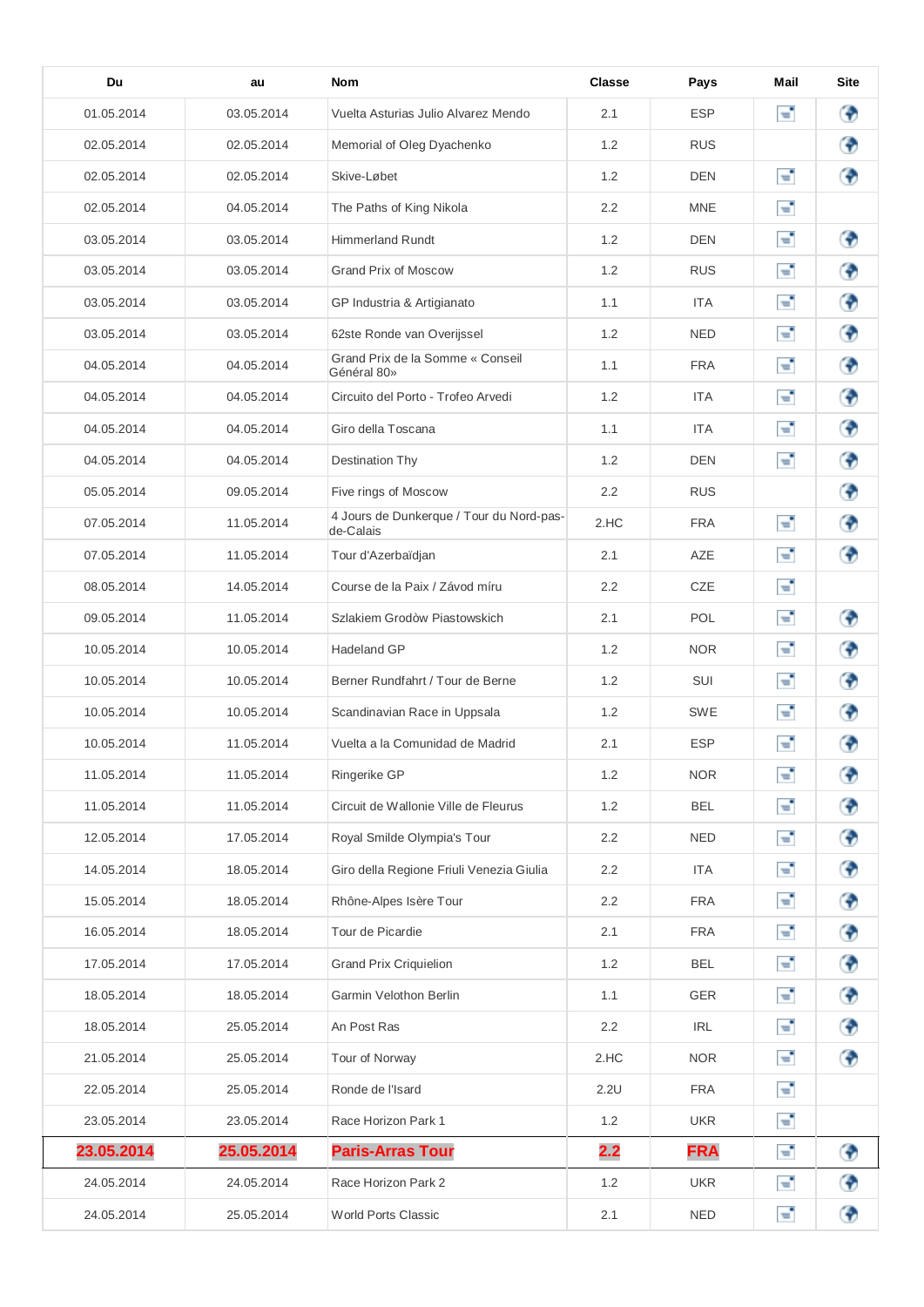| Du         | au         | <b>Nom</b>                                                | Classe           | Pays       | Mail     | <b>Site</b> |
|------------|------------|-----------------------------------------------------------|------------------|------------|----------|-------------|
| 24.05.2014 | 25.05.2014 | Sparkassen neuseen classics - rund um<br>die braunkohle   | 2.1              | <b>GER</b> | F.       | ⊕           |
| 25.05.2014 | 25.05.2014 | Circuit de Lorraine                                       | 1.1              | <b>FRA</b> | F.       | ⊕           |
| 25.05.2014 | 25.05.2014 | Race Horizon Park 3                                       | 1.2              | <b>UKR</b> | Т,       |             |
| 25.05.2014 | 25.05.2014 | Simac Omloop der Kempen                                   | 1.2              | NED        | т,       | ⊕           |
| 28.05.2014 | 01.06.2014 | Tour de Berlin                                            | 2.2U             | <b>GER</b> | Т,       | ⊕           |
| 28.05.2014 | 01.06.2014 | Flèche du Sud                                             | 2.2              | <b>LUX</b> | т,       | ⊕           |
| 28.05.2014 | 01.06.2014 | Bayern Rundfahrt                                          | 2.HC             | <b>GER</b> | Т,       | ◈           |
| 28.05.2014 | 01.06.2014 | <b>Baloise Belgium Tour</b>                               | 2.HC             | <b>BEL</b> | Г.       | ⊕           |
| 28.05.2014 | 01.06.2014 | Tour des Fjords                                           | 2.1              | <b>NOR</b> | Т,       | ⊕           |
| 29.05.2014 | 01.06.2014 | Tour de Gironde                                           | 2.2              | <b>FRA</b> | ਵ        | ⊕           |
| 30.05.2014 | 01.06.2014 | Course de la Paix U23 / Závod Míru U23                    | 2.2U             | CZE        | Т,       | ⊕           |
| 31.05.2014 | 31.05.2014 | Grand Prix de Plumelec-Morbihan                           | 1.1              | <b>FRA</b> | E,       | ⊕           |
| 01.06.2014 | 01.06.2014 | Paris-Roubaix Espoirs                                     | 1.2U             | <b>FRA</b> | F.       | ◈           |
| 01.06.2014 | 01.06.2014 | Grand Prix Südkärnten                                     | 1.2              | <b>AUT</b> | Т,       | ⊕           |
| 01.06.2014 | 01.06.2014 | Tr. Città di San Vendemiano - GP<br>Industria e Commercio | 1.2U             | <b>ITA</b> | E,       | ◈           |
| 01.06.2014 | 01.06.2014 | Boucles de l'Aulne - Châteaulin                           | 1.1              | <b>FRA</b> | е        | ⊕           |
| 02.06.2014 | 02.06.2014 | Trofeo Alcide Degasperi                                   | 1.2              | ITA        | Т,       | ⊕           |
| 02.06.2014 | 06.06.2014 | Grand Prix "Udmurtskaya Pravda"                           | 2.2              | <b>RUS</b> | Т,       | ⊕           |
| 03.06.2014 | 07.06.2014 | Tour de Slovaquie                                         | $2.2\phantom{0}$ | <b>SVK</b> | F        | ⊕           |
| 04.06.2014 | 08.06.2014 | Skoda-Tour de Luxembourg                                  | 2.HC             | <b>LUX</b> | F.       | ⊕           |
| 05.06.2014 | 07.06.2014 | Tour of Estonia                                           | 2.1              | EST        | F.       | ₩           |
| 05.06.2014 | 08.06.2014 | Boucles de la Mayenne                                     | 2.1              | <b>FRA</b> | Г.       | ⊕           |
| 07.06.2014 | 07.06.2014 | Ronde Van Zeeland Seaports                                | 1.1              | <b>NED</b> | Г.       | ♦           |
| 07.06.2014 | 07.06.2014 | Trofeo Melinda - val di Non                               | 1.1              | ITA        | Г.       | ♦           |
| 07.06.2014 | 14.06.2014 | Romanian Cycling Tour                                     | 2.2              | <b>ROU</b> | п,       | ◈           |
| 08.06.2014 | 08.06.2014 | Memorial Philippe Van Coningsloo                          | 1.2              | <b>BEL</b> | E,       | ⊕           |
| 08.06.2014 | 08.06.2014 | Coppa della Pace - Trofeo F.Ili Anelli                    | 1.2              | ITA        | E,       | ♦           |
| 12.06.2014 | 12.06.2014 | GP du canton d'Argovie                                    | 1.HC             | SUI        | E,       | ♦           |
| 12.06.2014 | 14.06.2014 | Tour of Malopolska                                        | 2.2              | <b>POL</b> | Г.       | ♦           |
| 12.06.2014 | 15.06.2014 | Ronde de l'Oise                                           | 2.2              | <b>FRA</b> | <b>F</b> | ♦           |
| 12.06.2014 | 15.06.2014 | Tour of Latvia                                            | 2.1              | LAT        | Г.       | ◈           |
| 13.06.2014 | 22.06.2014 | Giro Ciclistico d'Italia                                  | 2.2              | <b>ITA</b> | Г.       | ♦           |
| 15.06.2014 | 15.06.2014 | Ronde van Limburg                                         | 1.1              | <b>BEL</b> | F.       | ♦           |
| 15.06.2014 | 15.06.2014 | Int. Raiffeisen Grand Prix<br>Judendorf/Straßengel        | 1.2              | AUT        | Г.       | ♦           |
| 17.06.2014 | 22.06.2014 | Tour de Serbie                                            | $2.2\phantom{0}$ | <b>SRB</b> | п,       | ♦           |
| 18.06.2014 | 22.06.2014 | Ster ZLM Toer GP Jan van Heeswijk                         | 2.1              | <b>NED</b> | Г.       | ♦           |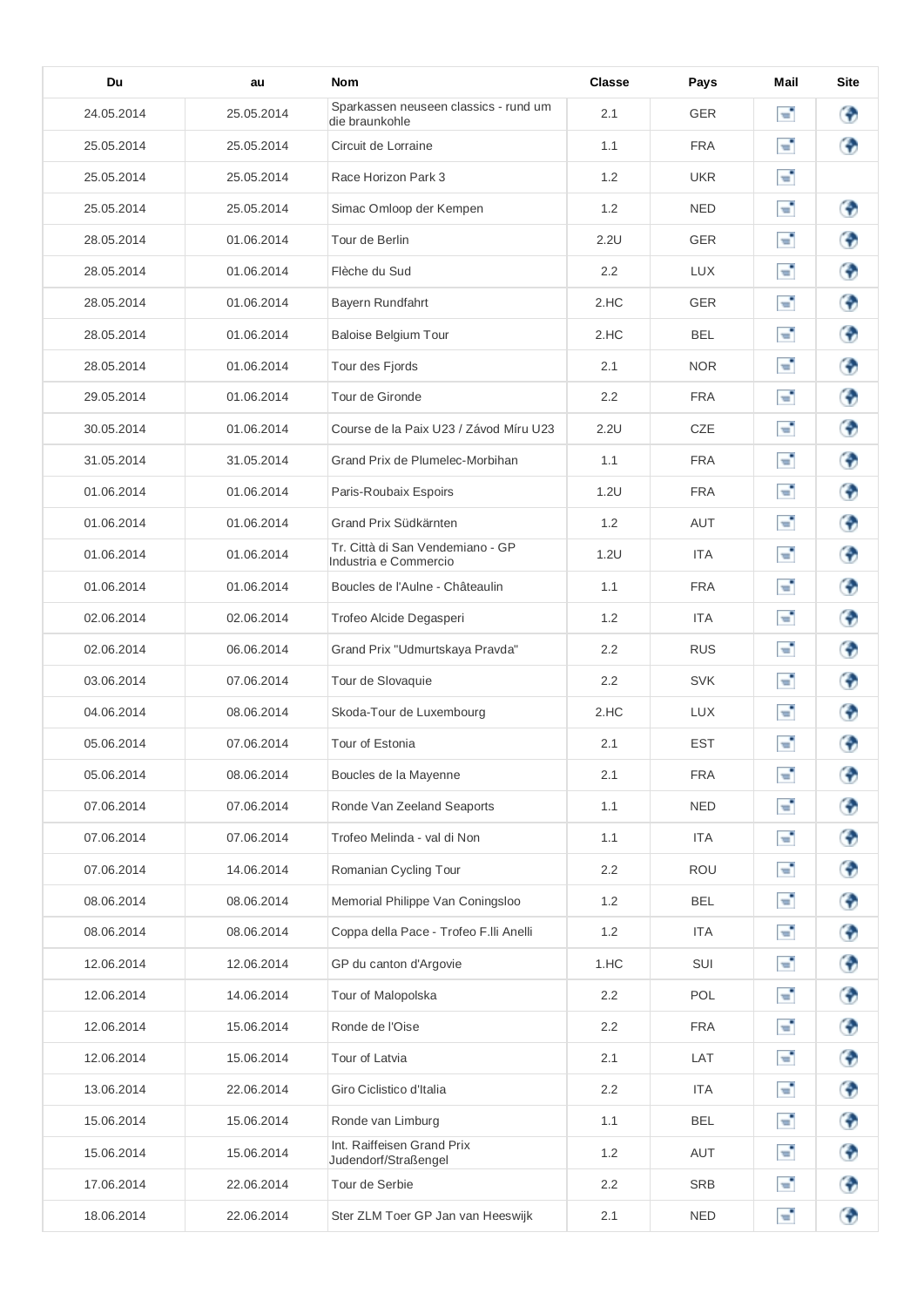| Du         | au         | <b>Nom</b>                                                              | <b>Classe</b>    | Pays       | Mail | <b>Site</b> |
|------------|------------|-------------------------------------------------------------------------|------------------|------------|------|-------------|
| 19.06.2014 | 22.06.2014 | Route du Sud - la Dépêche du Midi                                       | 2.1              | FRA        | ď,   | ⊕           |
| 19.06.2014 | 22.06.2014 | Tour de Slovénie                                                        | 2.1              | <b>SLO</b> | Т,   | ◈           |
| 19.06.2014 | 22.06.2014 | Tour des Pays de Savoie                                                 | 2.2              | <b>FRA</b> | т,   | ⊕           |
| 20.06.2014 | 22.06.2014 | Oberösterreichrundfahrt                                                 | 2.2              | <b>AUT</b> | Т,   | ⊕           |
| 21.06.2014 | 22.06.2014 | Memorial im. J. Grundmanna J.<br>Wizowskiego                            | 2.2              | POL        | т,   | ⊕           |
| 22.06.2014 | 22.06.2014 | <b>Beaumont Trophy</b>                                                  | 1.2              | <b>GBR</b> | т,   | ⊕           |
| 22.06.2014 | 22.06.2014 | <b>Grand Prix Sarajevo</b>                                              | 1.2              | <b>BIH</b> | Г.   |             |
| 22.06.2014 | 22.06.2014 | Flèche Ardennaise                                                       | 1.2              | <b>BEL</b> | Т,   | ◈           |
| 24.06.2014 | 24.06.2014 | Giro dell'Appennino                                                     | 1.1              | <b>ITA</b> | Т,   | ⊕           |
| 25.06.2014 | 25.06.2014 | Internationale Wielertrofee Jong Maar<br>Moedig I.W.T.                  | 1.2              | <b>BEL</b> | Т,   | ⊕           |
| 25.06.2014 | 25.06.2014 | Halle-Ingooigem                                                         | 1.1              | <b>BEL</b> | E,   | ⊕           |
| 02.07.2014 | 05.07.2014 | Course Cycliste de Solidarnosc et des<br><b>Champions Olympiques</b>    | 2.1              | POL.       | т,   | ⊕           |
| 04.07.2014 | 06.07.2014 | Vuelta a la Comunidad de Madrid Sub 23                                  | 2.2U             | <b>ESP</b> | Ŧ,   | ⊕           |
| 05.07.2014 | 05.07.2014 | Omloop Het Nieuwsblad Beloften/Circuit<br><b>Het Nieuwsblad Espoirs</b> | 1.2              | BEL        | Т,   | ⊕           |
| 06.07.2014 | 13.07.2014 | Int. Österreich-Rundfahrt-Tour of Austria                               | 2.HC             | <b>AUT</b> | F.   | ⊕           |
| 10.07.2014 | 13.07.2014 | GP Internacional Torres Vedras - Trofeu<br>Joaquim Agostinho            | $2.2\phantom{0}$ | <b>POR</b> | E,   | ⊕           |
| 11.07.2014 | 11.07.2014 | GP van de stad Geel                                                     | 1.2              | <b>BEL</b> | E,   | ⊕           |
| 11.07.2014 | 11.07.2014 | Championnat d'Europe U23 c.l.m. / U23<br>European Championship TT MU    | CC               | SUI        | F.   |             |
| 13.07.2014 | 13.07.2014 | Championnat d'Europe U23 / U23<br>European Championship MU              | CC               | SUI        | F.   |             |
| 13.07.2014 | 13.07.2014 | GP de Pont à Marcq - La Ronde<br>Pévèloise                              | 1.2              | <b>FRA</b> | Г,   |             |
| 13.07.2014 | 13.07.2014 | Giro del Medio Brenta                                                   | 1.2              | <b>ITA</b> | Т,   |             |
| 15.07.2014 | 20.07.2014 | Giro Ciclistico della Valle d'Aosta Mont<br><b>Blanc</b>                | 2.2U             | <b>ITA</b> | F.   | ⊕           |
| 17.07.2014 | 20.07.2014 | Czech Cycling Tour                                                      | 2.2              | CZE        | F.   | ♦           |
| 17.07.2014 | 20.07.2014 | Sibiu Cycling Tour                                                      | 2.1              | <b>ROU</b> | F.   | ♦           |
| 17.07.2014 | 20.07.2014 | Volta a Portugal do Futuro                                              | 2.2U             | <b>POR</b> | Г.   | ♦           |
| 18.07.2014 | 18.07.2014 | Central-European Tour Kosice GP                                         | 1.2              | <b>HUN</b> | Г.   | ♦           |
| 19.07.2014 | 19.07.2014 | Central European Tour Miskolc GP                                        | 1.2              | <b>HUN</b> | F.   | ⊕           |
| 20.07.2014 | 20.07.2014 | Central European Tour Budapest GP                                       | 1.2              | <b>HUN</b> | Г.   | ♦           |
| 20.07.2014 | 20.07.2014 | <b>Trofeo Matteotti</b>                                                 | 1.1              | ITA        | Г.   | ♦           |
| 25.07.2014 | 25.07.2014 | Prueba Villafranca-Ordiziako Klasika                                    | 1.1              | <b>ESP</b> | Г.   | ♦           |
| 26.07.2014 | 30.07.2014 | Tour de Wallonie                                                        | 2.HC             | BEL        | Г.   | ♦           |
| 27.07.2014 | 27.07.2014 | Grand Prix de la ville de Pérenchies                                    | 1.2              | FRA        | F.   | ♦           |
| 29.07.2014 | 02.08.2014 | Dookola Mazowsza                                                        | 2.2              | <b>POL</b> | Г.   | ♦           |
| 30.07.2014 | 03.08.2014 | Tour Alsace                                                             | $2.2\phantom{0}$ | FRA        | E,   | ♦           |
| 30.07.2014 | 10.08.2014 | Volta a Portugal em Bicicleta Liberty<br>Seguros                        | 2.1              | POR        | F.   | ♦           |
| 31.07.2014 | 31.07.2014 | Circuito de Getxo "Memorial Ricardo<br>Otxoa"                           | 1.1              | <b>ESP</b> | F.   | ◈           |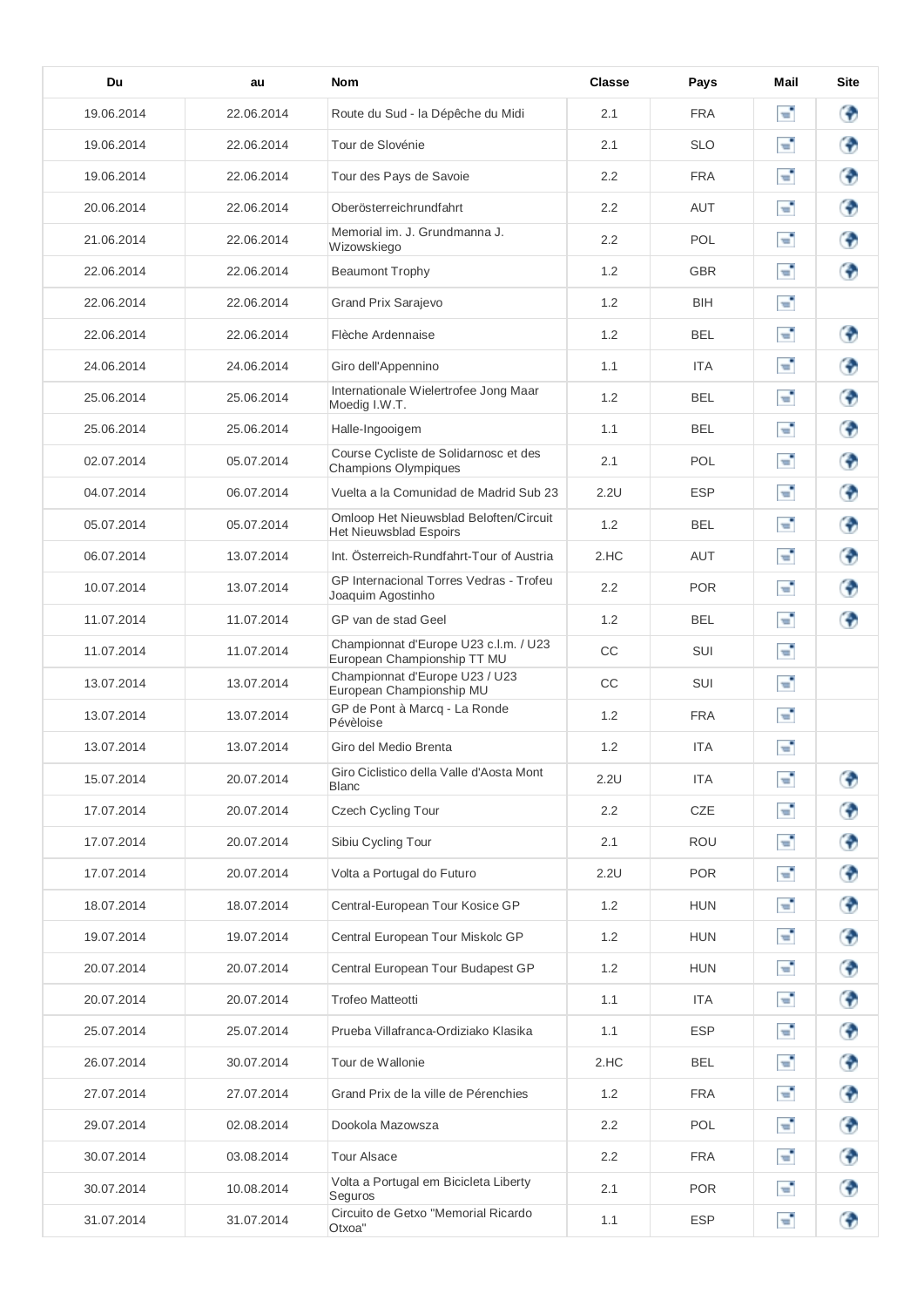| Du         | au         | <b>Nom</b>                                                                            | <b>Classe</b>    | Pays       | Mail | <b>Site</b> |
|------------|------------|---------------------------------------------------------------------------------------|------------------|------------|------|-------------|
| 01.08.2014 | 03.08.2014 | Vuelta Ciclista a León                                                                | 2.2              | <b>ESP</b> | ď,   | ⊕           |
| 02.08.2014 | 04.08.2014 | <b>Kreiz Breizh Elites</b>                                                            | 2.2              | <b>FRA</b> | е    | ⊕           |
| 03.08.2014 | 03.08.2014 | La Poly Normande                                                                      | 1.1              | FRA        | Ŧ,   |             |
| 03.08.2014 | 03.08.2014 | <b>GP Kranj</b>                                                                       | 1.2              | <b>SLO</b> | Т,   | ⊕           |
| 03.08.2014 | 03.08.2014 | Trofeo Internazionale Bastianelli                                                     | 1.2              | <b>ITA</b> | Т,   | ⊕           |
| 06.08.2014 | 10.08.2014 | Post Danmark Rundt - Tour of Denmark                                                  | 2.HC             | <b>DEN</b> | т,   | ◈           |
| 09.08.2014 | 10.08.2014 | Tour of Szeklerland                                                                   | 2.2              | ROU        | Т,   |             |
| 10.08.2014 | 10.08.2014 | Antwerpse Havenpijl                                                                   | 1.2              | <b>BEL</b> | Т,   | ⊕           |
| 10.08.2014 | 10.08.2014 | Gran Premio Sportivi di Poggiana - Trofeo<br>Bonin Costruzioni-Gran Premio Pasta Zara | 1.2U             | <b>ITA</b> | E,   | ⊕           |
| 10.08.2014 | 10.08.2014 | Prudential RideLondon Classic                                                         | 1.HC             | <b>GBR</b> | Т,   | ⊕           |
| 12.08.2014 | 16.08.2014 | Tour de l'Ain                                                                         | 2.1              | <b>FRA</b> | Г.   | ⊕           |
| 13.08.2014 | 17.08.2014 | Vuelta a Burgos                                                                       | 2.HC             | <b>ESP</b> | E,   | ⊕           |
| 13.08.2014 | 17.08.2014 | Arctic Race of Norway                                                                 | 2.1              | <b>NOR</b> | Т,   | ⊕           |
| 16.08.2014 | 16.08.2014 | Grand Prix Kralovehradeckeho kraje                                                    | 1.2              | CZE        | Т,   | ₩           |
| 16.08.2014 | 16.08.2014 | GP Capodarco - Comunità di Capodarco                                                  | 1.2              | ITA        | E,   | ⊕           |
| 16.08.2014 | 16.08.2014 | Memorial Henryka Lasaka                                                               | 1.2              | <b>POL</b> | Г.   |             |
| 17.08.2014 | 17.08.2014 | Puchar Uzdrowisk Karpackich                                                           | 1.2              | POL.       | Т,   |             |
| 17.08.2014 | 24.08.2014 | <b>Baltic Chain Tour</b>                                                              | 2.2              | <b>EST</b> | E,   | ⊕           |
| 19.08.2014 | 19.08.2014 | GP Stad Zottegem                                                                      | 1.1              | <b>BEL</b> | F.   | ⊕           |
| 19.08.2014 | 22.08.2014 | Tour du Limousin                                                                      | 2.1              | FRA        | E,   | Э           |
| 20.08.2014 | 20.08.2014 | Tre Valli Varesine                                                                    | 1.HC             | <b>ITA</b> | ÷,   | Ф           |
| 21.08.2014 | 21.08.2014 | GP Banca di Legnano - Coppa Bernocchi                                                 | 1.1              | <b>ITA</b> | е    |             |
| 22.08.2014 | 22.08.2014 | Dutch Food Valley Classic                                                             | 1.1              | <b>NED</b> | Т,   | ⊕           |
| 22.08.2014 | 22.08.2014 | Coppa Agostoni - Giro delle Brianze                                                   | 1.1              | ITA        | Г.   |             |
| 23.08.2014 | 23.08.2014 | Puchar Ministra Obrony Narodowej                                                      | 1.2              | POL        | F.   | ♦           |
| 23.08.2014 | 30.08.2014 | Tour de l'Avenir                                                                      | 2.Ncup           | <b>FRA</b> | Г.   | ◈           |
| 24.08.2014 | 24.08.2014 | Châteauroux Classic de l'Indre Trophée<br>Fenioux                                     | 1.1              | <b>FRA</b> | Г.   | ⊕           |
| 26.08.2014 | 26.08.2014 | <b>Grand Prix des Marbriers</b>                                                       | 1.2              | FRA        | е,   |             |
| 26.08.2014 | 29.08.2014 | Tour du Poitou Charentes, Charente,<br>Charente Maritime, deux sèvres, Vienne         | 2.1              | FRA        | Г.   | ⊕           |
| 27.08.2014 | 27.08.2014 | Druivenkoers - Overijse                                                               | 1.1              | BEL        | Т,   | ♦           |
| 30.08.2014 | 30.08.2014 | <b>Top Compétition</b>                                                                | 1.2              | <b>BEL</b> | Г,   | ♦           |
| 31.08.2014 | 31.08.2014 | Ronde van Midden-Nederland                                                            | 1.2              | <b>NED</b> | е,   | ⊕           |
| 31.08.2014 | 31.08.2014 | Croatia-Slovenia                                                                      | 1.2              | <b>SLO</b> | Г.   | ♦           |
| 31.08.2014 | 31.08.2014 | <b>Schaal Sels</b>                                                                    | 1.1              | <b>BEL</b> | Г.   | ♦           |
| 31.08.2014 | 07.09.2014 | Tour of Bulgaria                                                                      | $2.2\phantom{0}$ | <b>BUL</b> | F.   | ⊕           |
| 02.09.2014 | 07.09.2014 | Settimana Ciclistica Lombarda by<br>Bergamasca, Memorial Adriano Rodoni               | 2.1              | <b>ITA</b> | F.   | ♦           |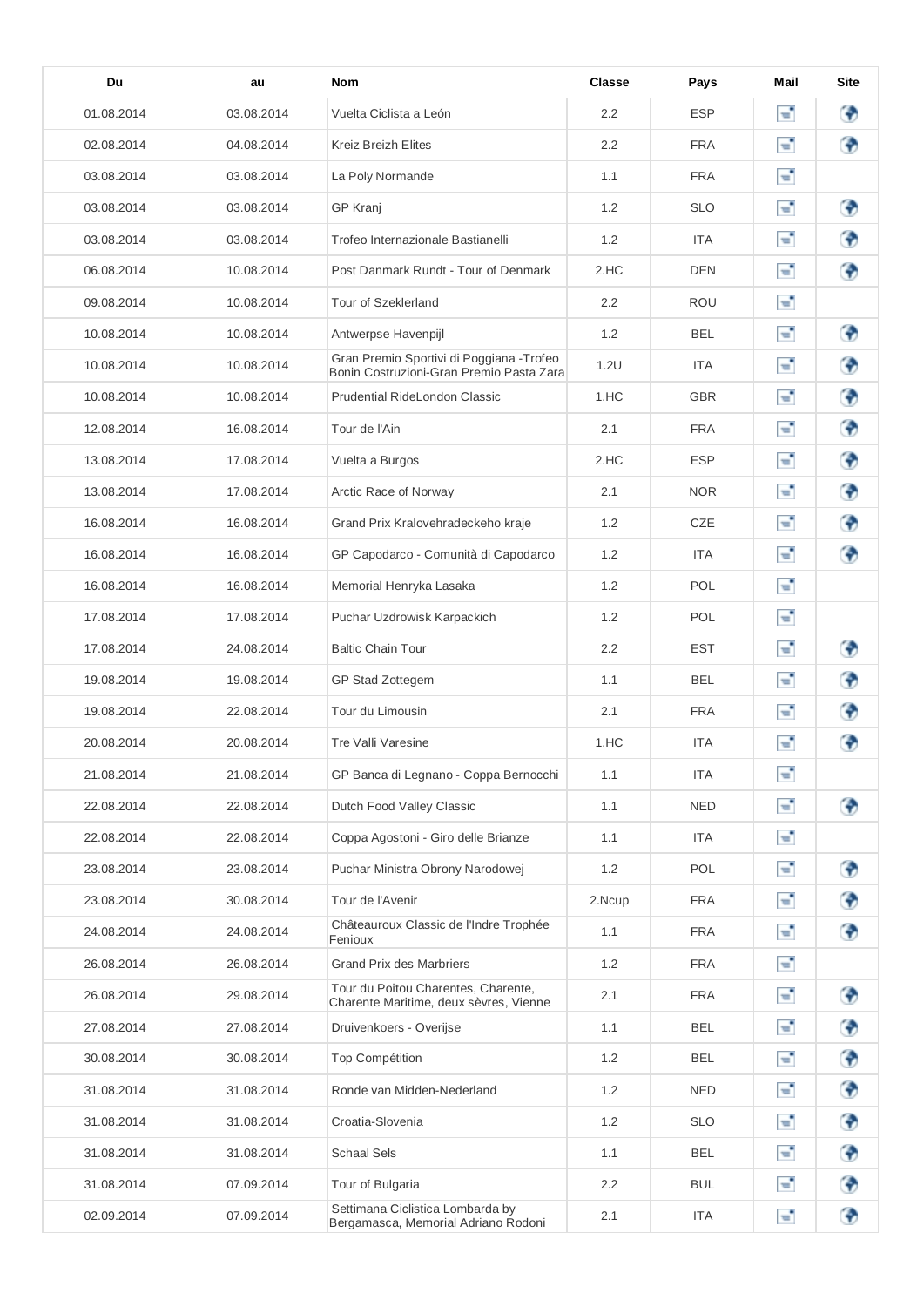| Du         | au         | <b>Nom</b>                                                 | Classe | Pays       | Mail | <b>Site</b> |
|------------|------------|------------------------------------------------------------|--------|------------|------|-------------|
| 03.09.2014 | 03.09.2014 | Memorial Rik Van Steenbergen                               | 1.1    | BEL        | ď,   | ⊕           |
| 06.09.2014 | 06.09.2014 | <b>Brussels Cycling Classic</b>                            | 1.HC   | <b>BEL</b> | Т,   | ◈           |
| 07.09.2014 | 07.09.2014 | GP de Fourmies / La Voix du Nord                           | 1.HC   | <b>FRA</b> | F.   | ⊕           |
| 07.09.2014 | 07.09.2014 | Kernen Omloop Echt-Susteren                                | 1.2    | <b>NED</b> | E,   | ⊕           |
| 07.09.2014 | 14.09.2014 | Tour of Britain                                            | 2.1    | <b>GBR</b> | Т,   | ⊕           |
| 13.09.2014 | 13.09.2014 | De Kustpijl                                                | 1.2    | <b>BEL</b> | Т,   |             |
| 14.09.2014 | 14.09.2014 | Rabo Baronie Breda Classic                                 | 1.2    | <b>NED</b> | Т,   | ⊕           |
| 14.09.2014 | 14.09.2014 | Chrono Champenois Masculin<br>International                | 1.2    | <b>FRA</b> | Т,   | ⊕           |
| 14.09.2014 | 14.09.2014 | Grote Prijs Jef Scherens - Rondom<br>Leuven                | 1.1    | <b>BEL</b> | F.   | ◈           |
| 14.09.2014 | 14.09.2014 | Tour du Doubs - Conseil Général                            | 1.1    | <b>FRA</b> | Т,   |             |
| 17.09.2014 | 17.09.2014 | Grand Prix de Wallonie                                     | 1.1    | <b>BEL</b> | E,   | ⊕           |
| 19.09.2014 | 19.09.2014 | Kampioenschap van Vlaanderen                               | 1.1    | <b>BEL</b> | Т,   | ⊕           |
| 20.09.2014 | 20.09.2014 | Primus Classic Impanis - Van Petegem                       | 1.1    | <b>BEL</b> | Т,   | ⊕           |
| 20.09.2014 | 20.09.2014 | Memorial Marco Pantani                                     | 1.1    | ITA        | Т,   | ⊕           |
| 20.09.2014 | 20.09.2014 | Tour Bohemia                                               | 1.2    | CZE        | Т,   |             |
| 21.09.2014 | 21.09.2014 | Grand Prix d'Isbergues - Pas de Calais                     | 1.1    | FRA        | Т,   | ⊕           |
| 21.09.2014 | 21.09.2014 | GP Industria & Commercio di Prato                          | 1.1    | ITA        | Т,   | ⊕           |
| 24.09.2014 | 24.09.2014 | Omloop van het Houtland Lichtervelde                       | 1.1    | <b>BEL</b> | Т,   | ⊕           |
| 27.09.2014 | 28.09.2014 | Tour du Gévaudan Languedoc-Roussillon                      | 2.1    | <b>FRA</b> | E,   | ⊕           |
| 28.09.2014 | 28.09.2014 | Gooikse Pijl                                               | 1.2    | BEL        | Т,   | ₩           |
| 28.09.2014 | 28.09.2014 | Duo Normand                                                | 1.1    | FRA        | F.   | ₩           |
| 30.09.2014 | 30.09.2014 | Ruota d'Oro - GP Festa del Perdono                         | 1.2U   | <b>ITA</b> | Г.   | ⊕           |
| 01.10.2014 | 01.10.2014 | Milano-Torino                                              | 1.HC   | <b>ITA</b> | E,   | ◈           |
| 02.10.2014 | 05.10.2014 | Tour de l'Eurométropole                                    | 2.1    | <b>BEL</b> | Г.   | ⊕           |
| 02.10.2014 | 06.10.2014 | Tour of Kavkaz                                             | 2.2    | <b>RUS</b> | F.   |             |
| 03.10.2014 | 03.10.2014 | Sparkassen Münsterland Giro                                | 1.1    | <b>GER</b> | E,   | ⊕           |
| 03.10.2014 | 03.10.2014 | Giro del Piemonte                                          | 1.HC   | <b>ITA</b> | E,   | ♦           |
| 04.10.2014 | 04.10.2014 | Piccolo Giro di Lombardia                                  | 1.2    | ITA        | F.   | ♦           |
| 04.10.2014 | 04.10.2014 | Pro Cycling Marathon                                       | 1.1    | <b>POR</b> | Г.   |             |
| 05.10.2014 | 05.10.2014 | Tour de Vendée                                             | 1.1    | <b>FRA</b> | E,   | ♦           |
| 07.10.2014 | 07.10.2014 | Binche - Chimay - Binche / Mémorial<br>Frank Vandenbroucke | 1.1    | <b>BEL</b> | Г.   | ♦           |
| 09.10.2014 | 09.10.2014 | Paris-Bourges                                              | 1.1    | <b>FRA</b> | Т,   | ♦           |
| 09.10.2014 | 09.10.2014 | Gran Premio Città di Peccioli - Coppa<br>Sabatini          | 1.1    | ITA        | F.   | ⊕           |
| 11.10.2014 | 11.10.2014 | Giro dell'Emilia                                           | 1.HC   | ITA        | Г,   | ♦           |
| 12.10.2014 | 12.10.2014 | Paris - Tours Elite                                        | 1.HC   | FRA        | Г.   | ♦           |
| 12.10.2014 | 12.10.2014 | Gran Premio Bruno Beghelli                                 | 1.HC   | <b>ITA</b> | F.   | ⊕           |